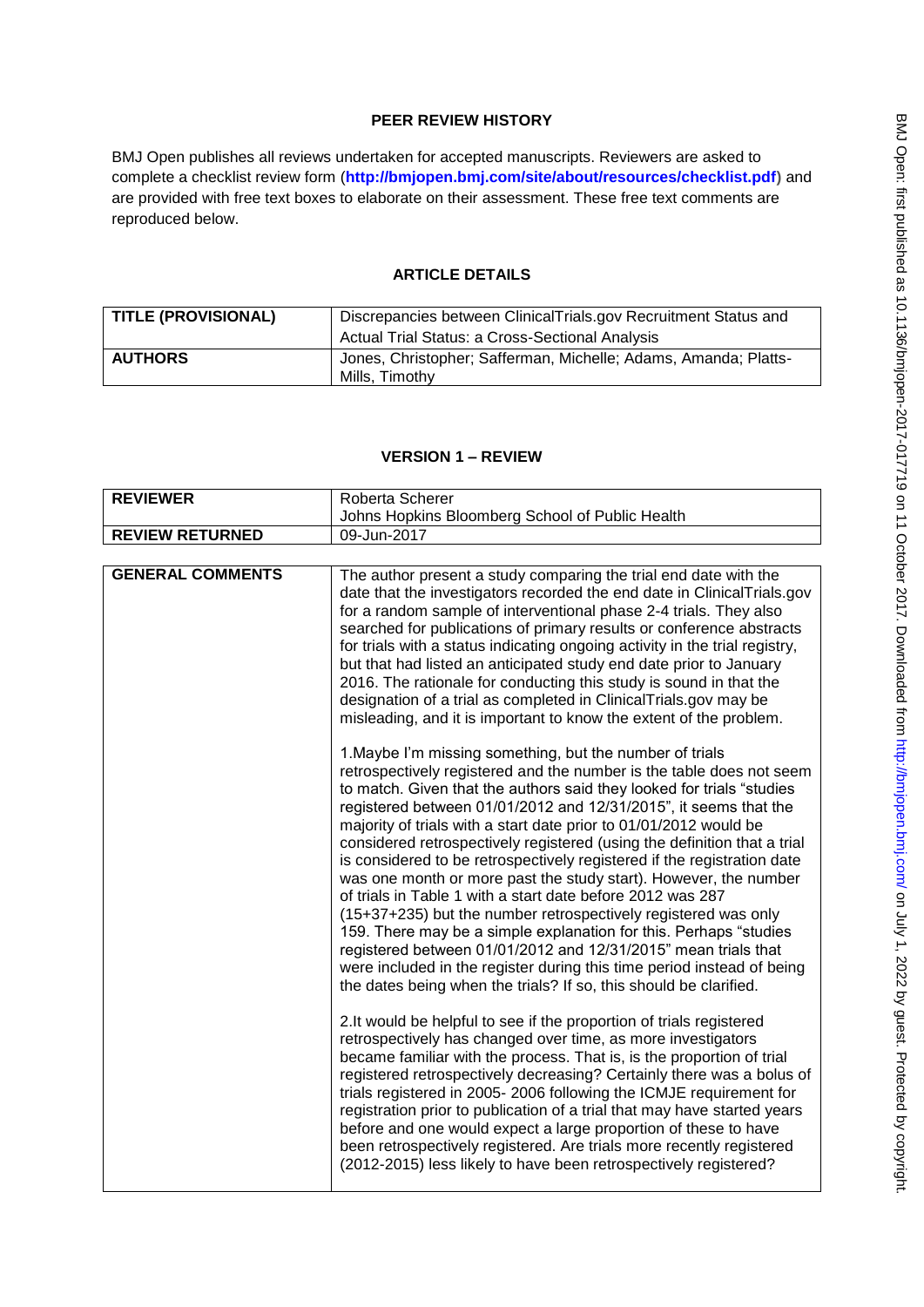| It would be useful to have some 'cut-off' date for investigators doing<br>studies that rely on 'completed' trials, or know the error rate within a<br>certain time frame.                                                                                                                                                                                                                                                                                                                                                                                                                                                                                                                                                                                                                                                                                                                                                                                       |
|-----------------------------------------------------------------------------------------------------------------------------------------------------------------------------------------------------------------------------------------------------------------------------------------------------------------------------------------------------------------------------------------------------------------------------------------------------------------------------------------------------------------------------------------------------------------------------------------------------------------------------------------------------------------------------------------------------------------------------------------------------------------------------------------------------------------------------------------------------------------------------------------------------------------------------------------------------------------|
| 3. Neither the mean nor median were useful metrics to use to show<br>the distribution of delay from between study end and the date this<br>event was recorded in ClinicalTrials.gov. Mean is used for normal<br>distribution and median when the distribution is skewed, but tends<br>towards normal distribution. The data, as shown in the figure, has a<br>definitie pattern. Only reporting the mean or median is somewhat<br>misleading, It would be more useful to know what proportion of trials<br>recorded the study end within a reasonable length of time (2-3<br>months) and could be considered 'compliant' with the requirement.<br>One also wonders if the trials with exceptionally long delays were<br>the trials registered shortly after the ICMJE statement was<br>implemented. That is, were these early trials the ones with both<br>retrospective registration and exceptionally long intervals between<br>study start and registration? |
| 4. When searching for publications, was the Clinical Trials.gov site<br>itself searched? Staff at ClinicalTrials.gov have indicated that they<br>regularly search Medline for publications with an NCT register<br>number in the abstract, so this would have been a way to identify<br>publications more easily.                                                                                                                                                                                                                                                                                                                                                                                                                                                                                                                                                                                                                                               |

| <b>REVIEWER</b>        | Daniel Hartung<br>OSU/OHSU<br>Portland, OR<br><b>USA</b> |
|------------------------|----------------------------------------------------------|
| <b>REVIEW RETURNED</b> | 21-Jun-2017                                              |

| <b>GENERAL COMMENTS</b> | This is an interesting paper that summarizes discrepancies in trial<br>status registered in clinicaltrials.gov. Findings from the study<br>suggest that a non-trivial number of studies are mislabeled with<br>respect to being completed and need to be updated. This is<br>important information to know for systematic reviewers or others<br>who are using ClinicalTrials.gov to identify completed trials in an<br>efficient manner. It is also potential important for others trying to<br>identify ongoing studies. |
|-------------------------|----------------------------------------------------------------------------------------------------------------------------------------------------------------------------------------------------------------------------------------------------------------------------------------------------------------------------------------------------------------------------------------------------------------------------------------------------------------------------------------------------------------------------|
|                         | While the paper is generally well written and the analyses seem<br>sound, the authors need to improve the clarity of some of their<br>descriptions. I also have some recommendations to improve the<br>translation of their results.                                                                                                                                                                                                                                                                                       |
|                         | Major suggestions<br>1) Although frequent users are likely to understand the various ways<br>ClinicalTrials.gov can be queried, others may not. It would be helpful<br>to provide a basic description of the query function - specifically as it<br>relates to Status. This will also aid readers in understanding where<br>you abstracted certain data elements.                                                                                                                                                          |
|                         | This will help clarify the last sentence of the background which<br>states "The objective of this study is to quantify delays observed<br>between the end of enrollment in registered clinical trials, and the<br>time that the registry entries are updated to reflect that enrollment<br>has ended."                                                                                                                                                                                                                     |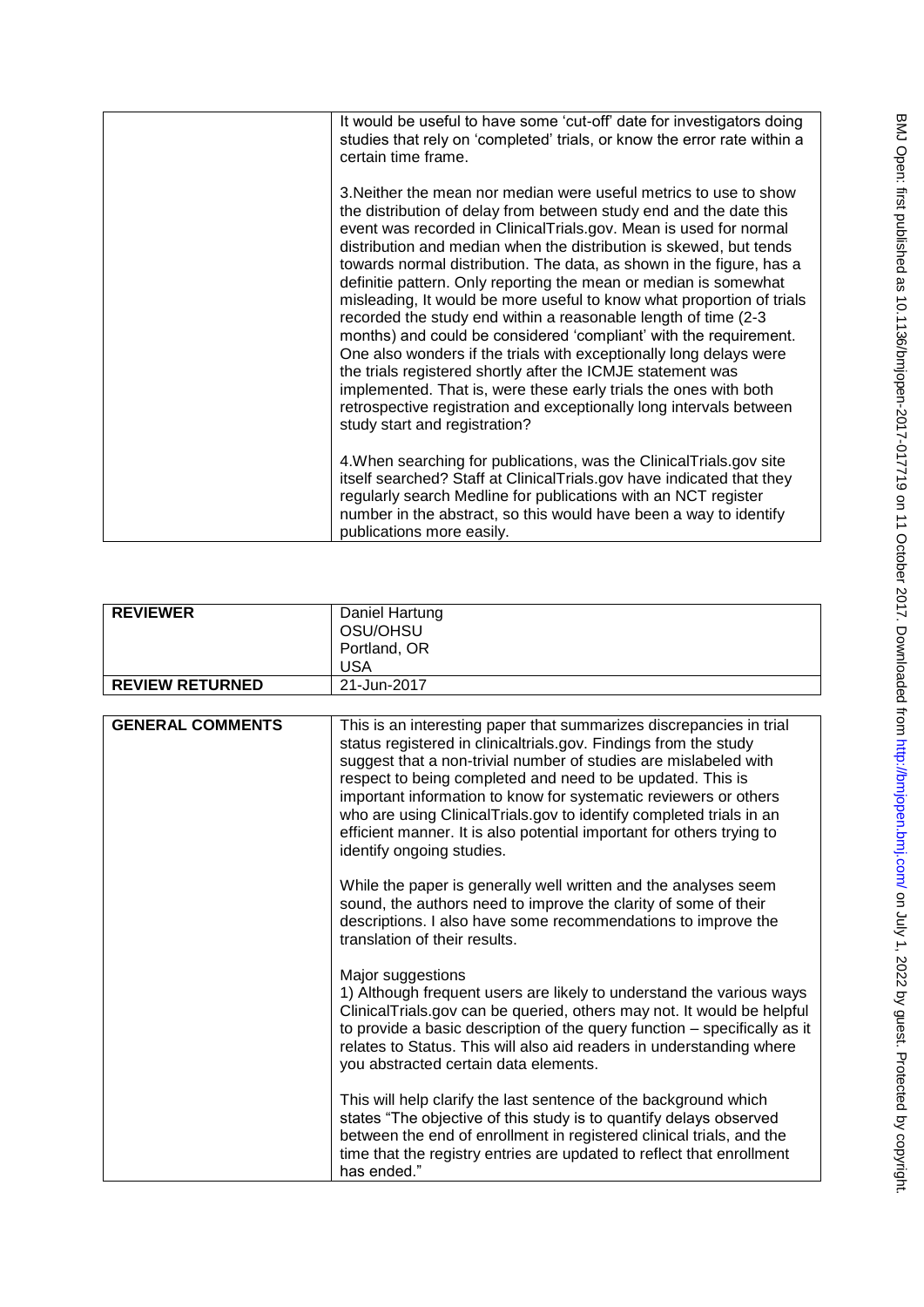| This sentence implies there are more than one way (somewhere<br>else in ClinicalTrials.gov) to determine if enrollment has ended. I<br>recommend you be more carefully in what you describe as<br>enrollment status, recruitment, etc.                                                                                                                                                                                                                                                                                                                                                                                                                                                                                                                                                                                                               |
|------------------------------------------------------------------------------------------------------------------------------------------------------------------------------------------------------------------------------------------------------------------------------------------------------------------------------------------------------------------------------------------------------------------------------------------------------------------------------------------------------------------------------------------------------------------------------------------------------------------------------------------------------------------------------------------------------------------------------------------------------------------------------------------------------------------------------------------------------|
| 2) My understanding of your analysis was that you broadly<br>categorized trials as either "concluded" which you define as either<br>completed or terminated and those that were "potentially ongoing",<br>defined as recruiting, enrolling by invitations, active not recruiting,<br>suspended, or unknown. For trials that were concluded, where did<br>you abstract the information about when the trial was updated? This<br>relates to issue #1 above. It would be helpful if you generated this<br>distinction within Table 1 with two additional columns. I would also<br>recommend making edits to figure 1 (CONSORT) to reflect these<br>divisions. Perhaps use two boxes ( $n=313$ , $n=92$ ) with those two<br>titles, then clarify how many were listed as completed, terminated,<br>ongoing, other etc. within those boxes or sub-boxes. |
| Other comments                                                                                                                                                                                                                                                                                                                                                                                                                                                                                                                                                                                                                                                                                                                                                                                                                                       |
| -Page 2, Line 44: says trials listed completed or stopped early, but I<br>think you mean completed or terminated? Consistent terminology is<br>important.                                                                                                                                                                                                                                                                                                                                                                                                                                                                                                                                                                                                                                                                                            |
| -Page 5, Line 94: What was 500 trial sample based on?; if 500 was<br>your target sample, why not continue to sample (randomly) until that<br>target was reached instead of reducing the sample through<br>exclusions.                                                                                                                                                                                                                                                                                                                                                                                                                                                                                                                                                                                                                                |
| -Page 5, line 105: "We recorded the dates on which the registry<br>entries were updated to reflect that trials had concluded." - where is<br>this data abstracted from?                                                                                                                                                                                                                                                                                                                                                                                                                                                                                                                                                                                                                                                                              |
| -Page 6, line 112: "For studies which were scheduled to have been<br>completed prior to January 2016 and did not have an updated<br>recruitment status indicating that they had concluded, we performed<br>a comprehensive literature search to identify published evidence that<br>the trial might in fact have been completed." How did you determine<br>when scheduled completion date was? In the results, you do not<br>report the number of ongoing trials that were scheduled to be<br>completed prior to 2016. Were all 92 ongoing studies scheduled to<br>complete prior to January 2016?                                                                                                                                                                                                                                                   |
| -Page 8, 169: your analysis focuses on trials with a "major<br>discrepancy" which you define as incorrect recruitment status or<br>delayed by more than a year between completion and recruitment<br>status update. I would include this as row descriptor in table 1.                                                                                                                                                                                                                                                                                                                                                                                                                                                                                                                                                                               |
| -Page 9, page 186: "efforts should be made to confirm the<br>enrollment status" How does one do this?                                                                                                                                                                                                                                                                                                                                                                                                                                                                                                                                                                                                                                                                                                                                                |
| -you present some findings based on whether or not the trial was<br>retrospectively registered, but do not really discuss the implications<br>of this finding. You need to provide some discussion of this. Is it that<br>retrospectively registered trials are typically more out of date than<br>prospectively registered trials?                                                                                                                                                                                                                                                                                                                                                                                                                                                                                                                  |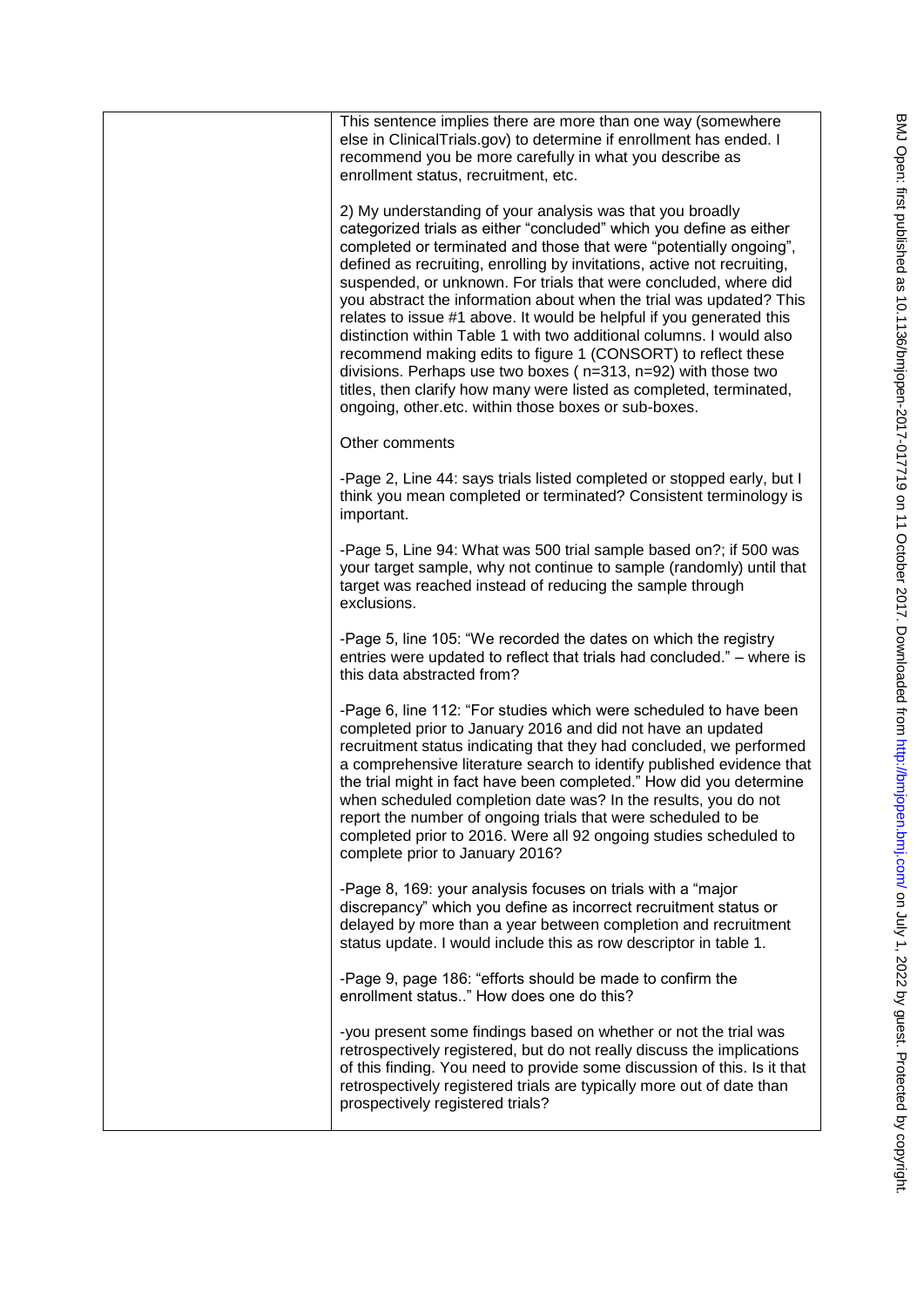# **VERSION 1 – AUTHOR RESPONSE**

## **Reviewer: 1**

Reviewer Name: Roberta Scherer Institution and Country: Johns Hopkins Bloomberg School of Public Health Please state any competing interests or state "None declared": None declared

Please leave your comments for the authors below

Comment: The author present a study comparing the trial end date with the date that the investigators recorded the end date in ClinicalTrials.gov for a random sample of interventional phase 2-4 trials. They also searched for publications of primary results or conference abstracts for trials with a status indicating ongoing activity in the trial registry, but that had listed an anticipated study end date prior to January 2016. The rationale for conducting this study is sound in that the designation of a trial as completed in ClinicalTrials.gov may be misleading, and it is important to know the extent of the problem.

Comment 1.Maybe I"m missing something, but the number of trials retrospectively registered and the number is the table does not seem to match. Given that the authors said they looked for trials "studies registered between 01/01/2012 and 12/31/2015", it seems that the majority of trials with a start date prior to 01/01/2012 would be considered retrospectively registered (using the definition that a trial is considered to be retrospectively registered if the registration date was one month or more past the study start). However, the number of trials in Table 1 with a start date before 2012 was 287 (15+37+235) but the number retrospectively registered was only 159. There may be a simple explanation for this. Perhaps "studies registered between 01/01/2012 and 12/31/2015" mean trials that were included in the register during this time period instead of being the dates being when the trials? If so, this should be clarified.

Response: Thank you very much for identifying this discrepancy. The initial submission contained an error: the included trials were randomly selected from studies registered between 01/01/2012 and 12/31/2012, rather than 2012-2015. These earlier dates were selected to allow a reasonable amount of time for prospectively registered trials to have been completed and published. We have corrected this error.

Comment 2.It would be helpful to see if the proportion of trials registered retrospectively has changed over time, as more investigators became familiar with the process. That is, is the proportion of trial registered retrospectively decreasing? Certainly there was a bolus of trials registered in 2005- 2006 following the ICMJE requirement for registration prior to publication of a trial that may have started years before and one would expect a large proportion of these to have been retrospectively registered. Are trials more recently registered (2012-2015) less likely to have been retrospectively registered? It would be useful to have some "cut-off" date for investigators doing studies that rely on "completed" trials, or know the error rate within a certain time frame.

Response: Thank you for this suggestion. We agree that knowing the error rate with respect to trial recruitment status within a given time frame would be potentially useful. Trials which started enrollment before 2006 were very likely to have major discrepancies in the listed recruitment status. Major discrepancies were less common among more recently initiated trials, though even among trials initiated after 2012 approximately one quarter had major discrepancies between the listed recruitment status and the actual trial status. We have updated the results section to include this information.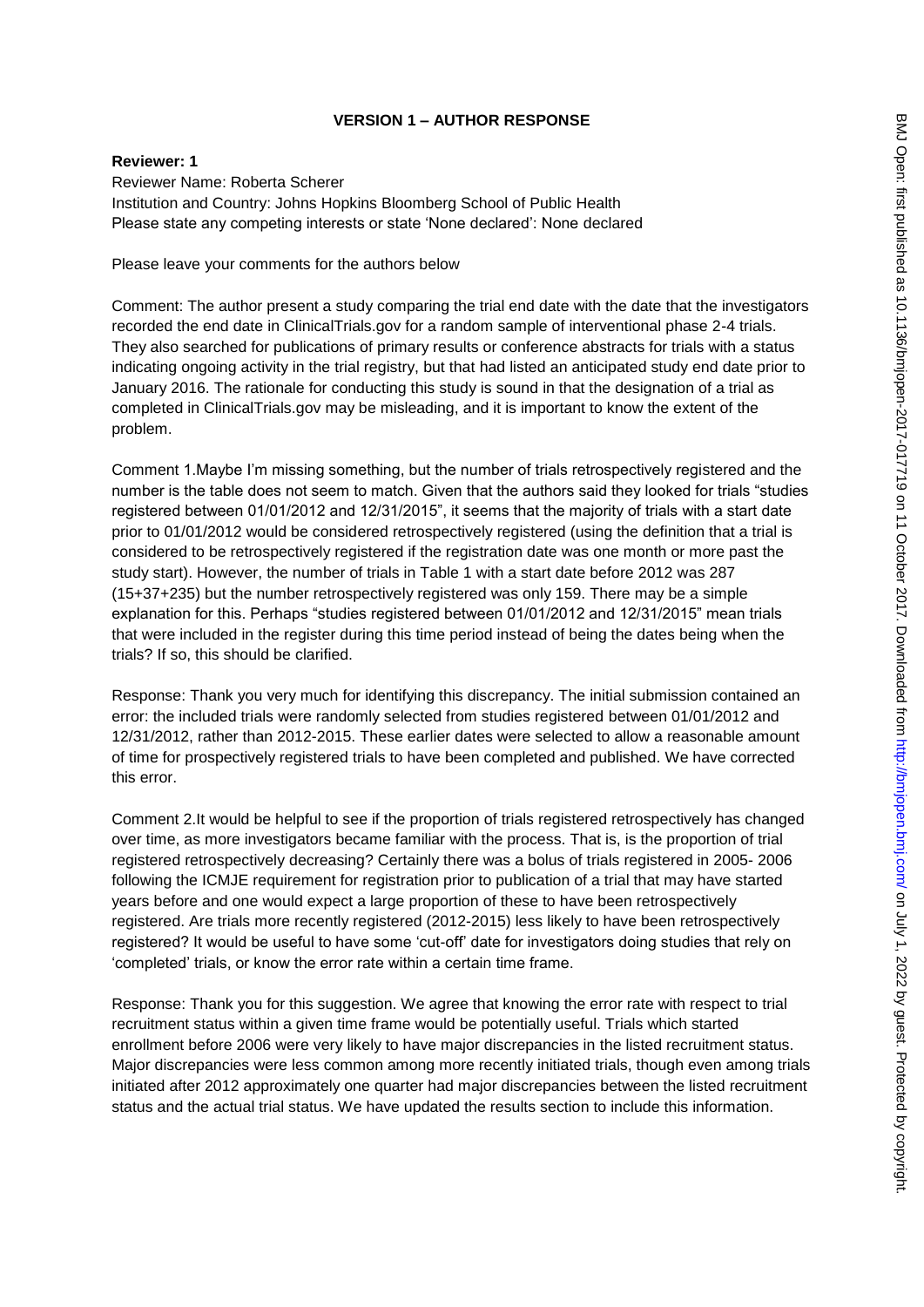Comment 3. Neither the mean nor median were useful metrics to use to show the distribution of delay from between study end and the date this event was recorded in ClinicalTrials.gov. Mean is used for normal distribution and median when the distribution is skewed, but tends towards normal distribution. The data, as shown in the figure, has a definite pattern. Only reporting the mean or median is somewhat misleading. It would be more useful to know what proportion of trials recorded the study end within a reasonable length of time (2-3 months) and could be considered "compliant" with the requirement. One also wonders if the trials with exceptionally long delays were the trials registered shortly after the ICMJE statement was implemented. That is, were these early trials the ones with both retrospective registration and exceptionally long intervals between study start and registration?

Response: Thank you for these suggestions as well. We agree that providing additional information about the distribution of our results is warranted, and have updated the results section as suggested to describe the proportion of trials which recorded the study end within 3 months. We also compared delays between prospectively and retrospectively registered trials, including trials with exceptionally long delays between starting enrollment and registration, and found that retrospectively registered trials were more likely to have substantial delays in updating their recruitment status. These results have been added to the Results, and have been addressed within the Discussion section.

Comment 4.When searching for publications, was the ClinicalTrials.gov site itself searched? Staff at ClinicalTrials.gov have indicated that they regularly search Medline for publications with an NCT register number in the abstract, so this would have been a way to identify publications more easily.

Response: We did review each relevant ClinicalTrials.gov entry as part of our search protocol, and have updated the Methods section to reflect this.

#### **Reviewer: 2**

Reviewer Name: Daniel Hartung Institution and Country: OSU/OHSU, Portland, OR, USA Please state any competing interests or state "None declared": None

Please leave your comments for the authors below

Comment: This is an interesting paper that summarizes discrepancies in trial status registered in clinicaltrials.gov. Findings from the study suggest that a non-trivial number of studies are mislabeled with respect to being completed and need to be updated. This is important information to know for systematic reviewers or others who are using ClinicalTrials.gov to identify completed trials in an efficient manner. It is also potential important for others trying to identify ongoing studies.

Response: While the paper is generally well written and the analyses seem sound, the authors need to improve the clarity of some of their descriptions. I also have some recommendations to improve the translation of their results.

#### Major suggestions

1) Although frequent users are likely to understand the various ways ClinicalTrials.gov can be queried, others may not. It would be helpful to provide a basic description of the query function – specifically as it relates to Status. This will also aid readers in understanding where you abstracted certain data elements.

This will help clarify the last sentence of the background which states "The objective of this study is to quantify delays observed between the end of enrollment in registered clinical trials, and the time that the registry entries are updated to reflect that enrollment has ended." This sentence implies there are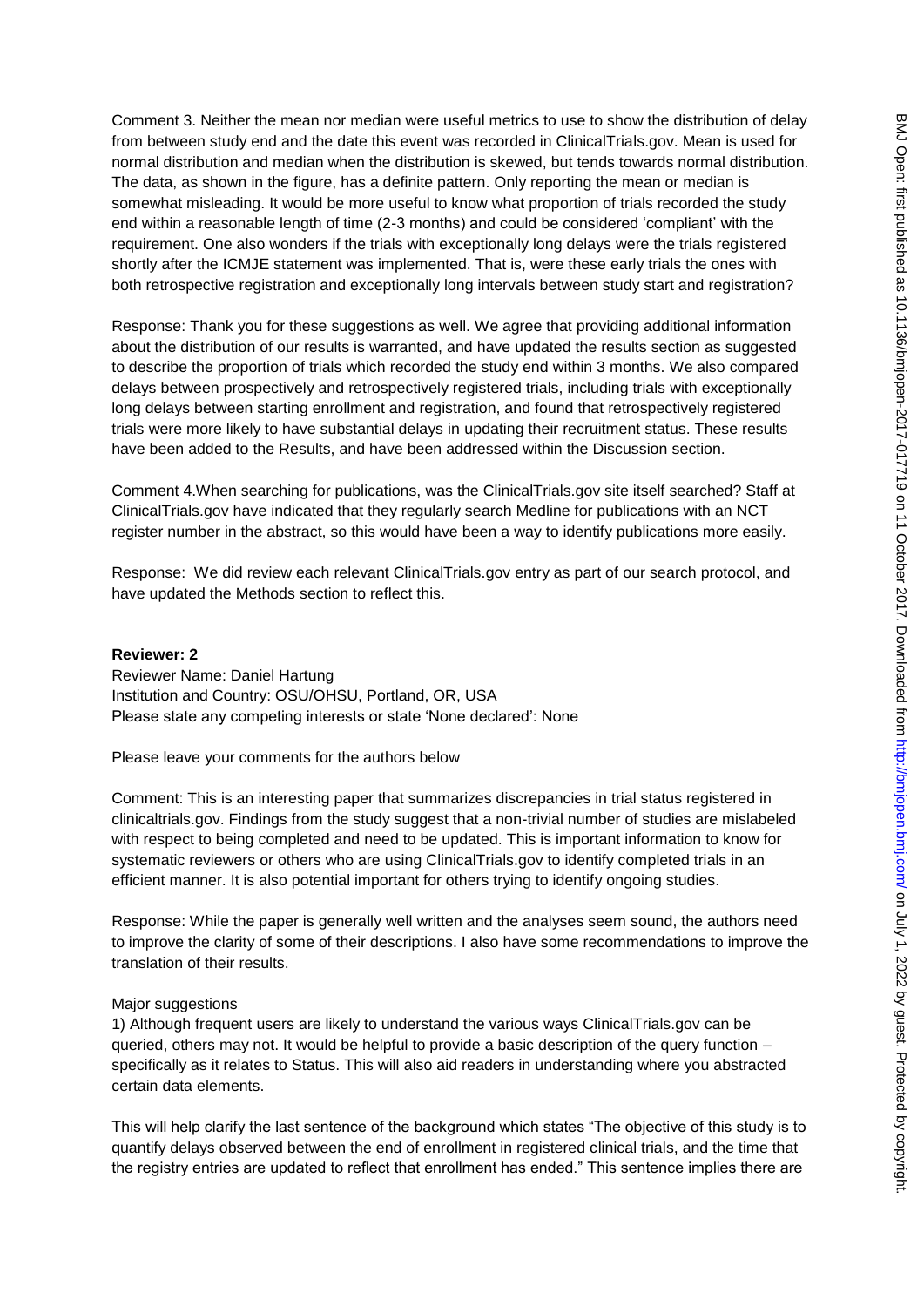more than one way (somewhere else in ClinicalTrials.gov) to determine if enrollment has ended. I recommend you be more carefully in what you describe as enrollment status, recruitment, etc.

Response: Thank you for this suggestion. We have added the following language to our introduction in order to clarify how the query function relates to enrollment status: "Within ClinicalTrials.gov, users have the option of utilizing the "advanced search" function to restrict search results to only those trials with a particular enrollment status (ie. Not yet recruiting, recruiting, completed, etc.). "We have also revised the entire manuscript to ensure that we are using the terms enrollment, recruitment, etc in a consistent manner.

2) My understanding of your analysis was that you broadly categorized trials as either "concluded" which you define as either completed or terminated and those that were "potentially ongoing", defined as recruiting, enrolling by invitations, active not recruiting, suspended, or unknown. For trials that were concluded, where did you abstract the information about when the trial was updated? This relates to issue #1 above. It would be helpful if you generated this distinction within Table 1 with two additional columns. I would also recommend making edits to figure 1 (CONSORT) to reflect these divisions. Perhaps use two boxes ( $n=313$ ,  $n=92$ ) with those two titles, then clarify how many were listed as completed, terminated, ongoing, other.etc. within those boxes or sub-boxes.

Response: Thank you for identifying this issue. We have edited the Methods section to clarify that updates to the recruitment status were determined through a review of the "History of Changes" section within ClinicalTrials.gov. We have also added the requested information to both Table 1 and Figure 1.

#### Other comments

-Page 2, Line 44: says trials listed completed or stopped early, but I think you mean completed or terminated? Consistent terminology is important.

Response: We have corrected this, thank you.

-Page 5, Line 94: What was 500 trial sample based on?; if 500 was your target sample, why not continue to sample (randomly) until that target was reached instead of reducing the sample through exclusions.

Response: Because this work was unfunded, the sample size was largely limited by the time the investigators were able to devote to the project. Based on a small pilot phase, we estimated that an initial sample of 500 registry entries would result in the inclusion of about 400 trials, which was both manageable given the resources we had available, and large enough to provide relatively stable estimates.

-Page 5, line 105: "We recorded the dates on which the registry entries were updated to reflect that trials had concluded." – where is this data abstracted from?

Response: This information was abstracted from the ClinicalTrials.gov History of Changes section within each registry entry. We have updated the section in question to clarify this.

-Page 6, line 112: "For studies which were scheduled to have been completed prior to January 2016 and did not have an updated recruitment status indicating that they had concluded, we performed a comprehensive literature search to identify published evidence that the trial might in fact have been completed."